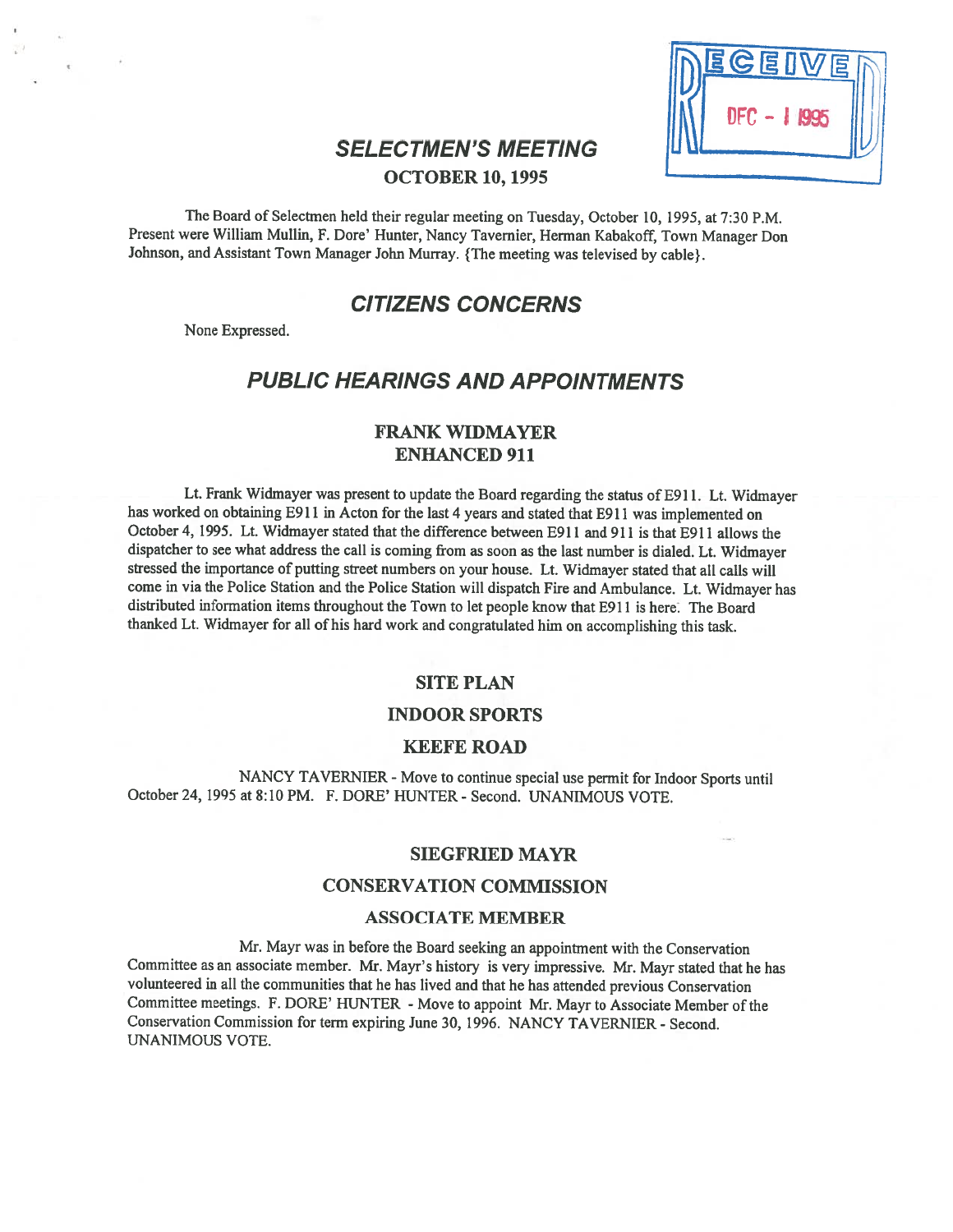### NESWC PREVIEW MEETING

Staff stated that the purpose of this meeting to be held on October 18, 1995 would be to ge<sup>t</sup> alot of people together and to ge<sup>t</sup> the issues on the table and that is should be educational to all who attend. Staff would like to come up with the best possible solution regarding the NESWC contract. Most of this meeting will be conducted in public session, however, some must be in Executive Session. Representatives from NESWC will be presen<sup>t</sup> to discuss their views regarding the contract.

## PIZZA HUT

### CHANGE OF MANAGER

At the request of the manager for Pizza Hut, this scheduled agenda item has been postponed until <sup>a</sup> later date.

### MORRIS DAVID

### COMMON VICTULLER'S LICENSE

### 342 GREAT ROAD

Mr. David seeks <sup>a</sup> common victuller license for Trade Wind Coffee located at 342 Great Road. This establishment is taking the place of Key West Coffee and Tea. Comments from staffreflect concern with this granting this license due to the presen<sup>t</sup> odors of burnt coffee. Mr. David stated that he would be willing to install <sup>a</sup> filtration system that would eliminate these existing odors. NANCY TAVERNIER - Move to approve common victuller license to Trade Wind Coffee, 342 Great Road, with the condition that <sup>a</sup> coffee roaster filter be installed by the last working day of December. HERMAN KABAKOFF - Second. UNANIMOUS VOTE.

# SELECTMEN'S BUSINESS

### CHAPTER 70 MONIES

Staff asked the Boards view regarding whether or not the Schools should be allowed to carry over Chapter 70 monies. Staff stated that the Town does not need these monies to meet minimum spending. It was asked what would happen to the money if the Selectmen do not vote to allocate these Chapter 70 monies. Staff stated that we could take the local revenues and subtract them from appropriation. Dore' stated that if the Board is considering not approving the Chapter 70 monies then we should invite the school to come before the Board. Dore' suggested we do this for the next meeting.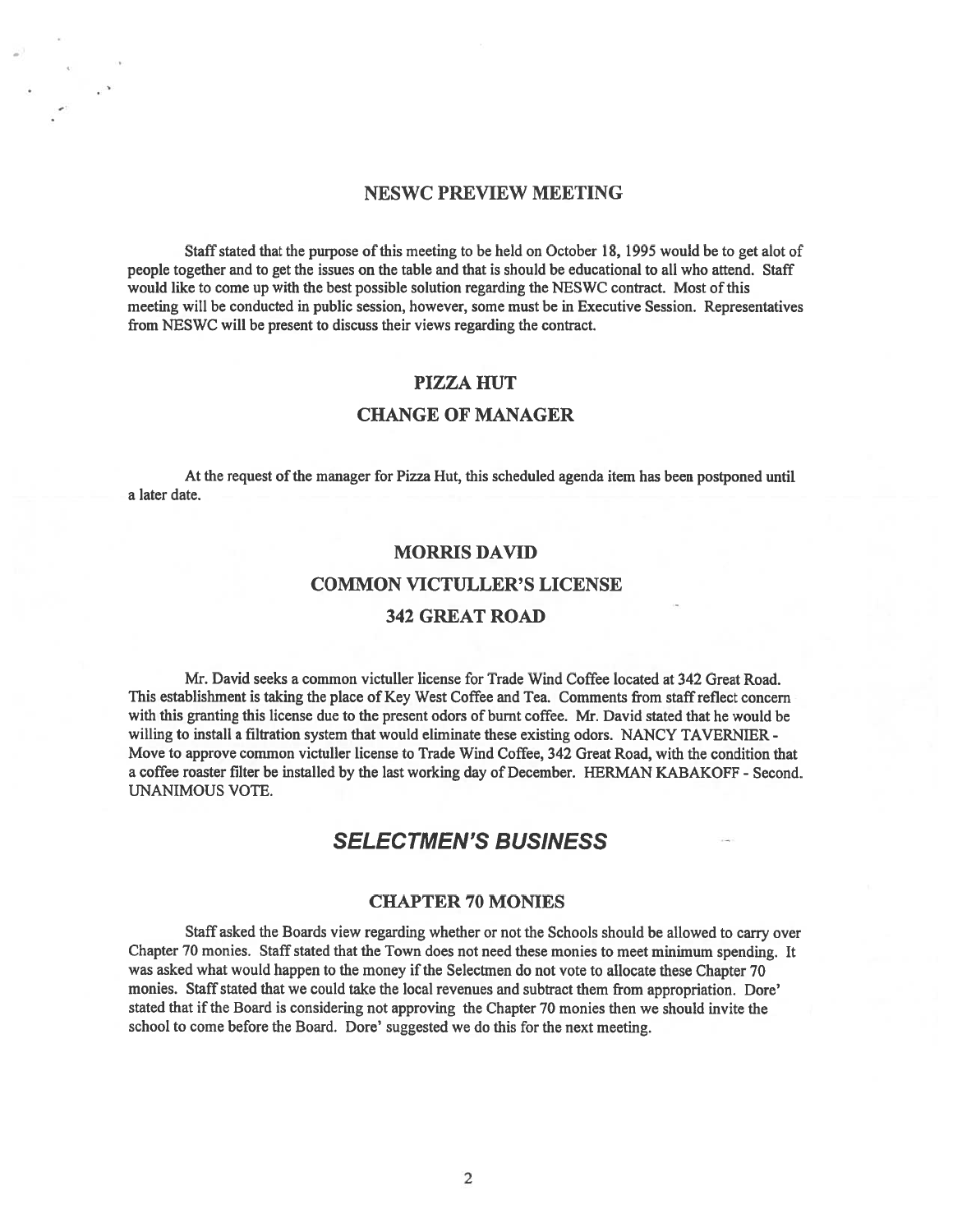## SPECIAL EDUCATION INFORMATION

Superintendent Zimmerman would like to set up <sup>a</sup> meeting with the Board to come in and present <sup>a</sup> Special Education review. The Board suggested that Superintendent Zimmerman ask FINCOM and the School Committees to come to the Board of Selectmen meeting so they can do it all at once. The Board stated that staff should ask Superintendent Zimmerman to <sup>p</sup>ick three dates and get back to them for scheduling.

## CORRIDOR ADVISORY COMMITTEE REPORT

Dore' updated the Board regarding the quarterly meeting of the Corridor Advisory Committee meeting. Dore' stated that the State has come up with <sup>a</sup> list of five (5) intersections to be studied. Dore' stated that the State gave the committee alot of input and that some focus would be made to Acton service roads. Dore' stated that the study will not start until the first quarter of 1996. Dore' stated that he would keep the Board updated of <sup>a</sup> future meeting.

#### ANTIQUE SHOW

# ACTON CONGREGATIONAL CHURCH TEMPORARY SIGN REQUEST

NANCY TAVERNIER - Move to approve Temporary Sign request for the Acton Congregational Church's antique show. F. DORE' HUNTER - Second. UNANIMOUS VOTE.

Mill Corner -Dore' updated the Board regarding Mill Corner. Dore' stated that he has seen some progress with respect to the round of meetings that have taken <sup>p</sup>lace.

Information Systems Advisory Committee - It was also stated that the Information Systems Advisory Committee report has been delayed, however progress is forthcoming.

Dump Pickers - The Board asked staff to check the status of the "No Dump Pickers" to see if the average citizen is allowed to <sup>p</sup>ick the dump for <sup>15</sup> minutes or so.

Trash Barrels at Playing Fields - Don stated that we do not have enoug<sup>h</sup> staffing to provide this service, however, we could try it on <sup>a</sup> trial basis. Don stated he would explore this.

Martha Washington Letter - Nancy stated that the Town should not give credence to an anonymous complaint and that we should let the Human Rights Council take appropriate action.

Personnel Board -Walter George stated that he would continue to seek volunteers for this Board, however, he has not enoug<sup>h</sup> names.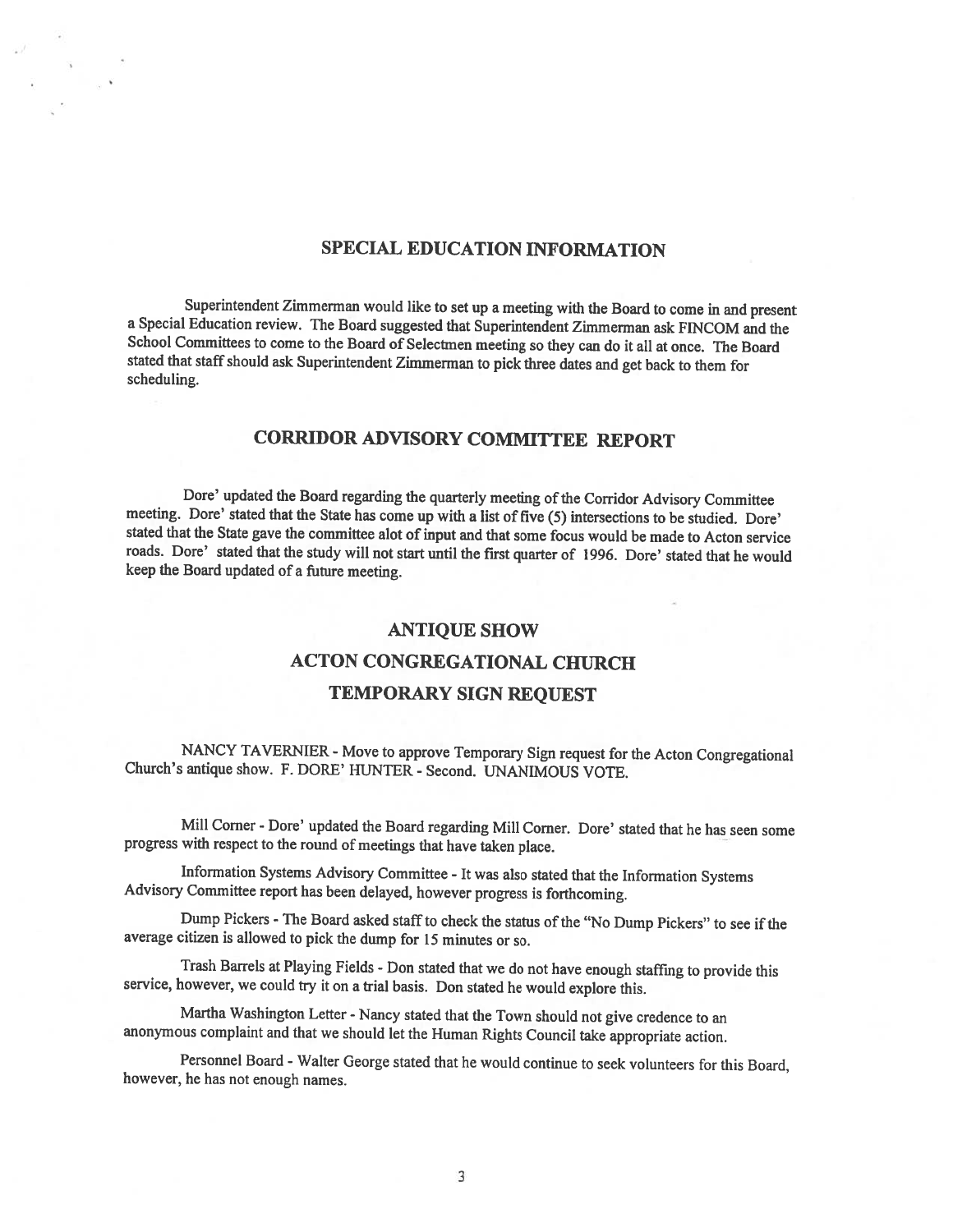# DON JOHNSON PERFORMANCE EVALUATION

Bill stated that he had completed Don's evaluation with input from all the Board members. In summary, Bill stated that Don had done an incredible job and had ranked the category of "Generally Exceeds Job Requirements". Bill recommended <sup>a</sup> 6% increase in salary and <sup>a</sup> contract extension of one more year. DORE' HUNTER - Move to approve recommendation for 6% salary increase and <sup>a</sup> contract extension of one year. NANCY TAVERNIER - Second. 3 yes to 1 no.

Herman stated that ample time was not given to review this document and that modifications should be made to severability clause and that the 6% is excessive. Herman also questioned what the typical non-union employee received as <sup>a</sup> normal step increase. Don stated that an employee is entitled to 3% cost of living plus <sup>a</sup> 2 1/2 step raise (if not at top step) and union employees are entitled to <sup>a</sup> merit increase plus cost of living raise.

HERMAN KABAKOFF - Move to amend motion from 6% salary increase to 3% increase. F. DORE' HUNTER - Second for the purpose of discussion. Nancy stated that <sup>a</sup> typical employee works 40 hours per week and is compensated at time and <sup>a</sup> half for anything over 40 hours. Nancy asked Don how many hours he typically works per week. Don stated he works 55-60 hours per week. Dore' stated that he would vote against the amendment because previous years Don has not been recognized due to budgetary constraints. Nancy and Bill stated that Don has done an incredible job. MOTION FAILS 3-1YES.

Don thanked the Board for their comments.

# CONSENT AGENDA

F. DORE' HUNTER - Move to approve consent agenda as printed. HERMAN KABAKOFF - Second. UNANIMOUS VOTE.

## TOWN MANAGERS REPORT

Don stated that the Town of Concord has approached us to install "No Thru" street signs on the Acton side of Westford and Spencer Brook Roads. Concord received this reques<sup>t</sup> by citizen petitions from Concord residents. Concord would like to schedule the public hearing for October 18th or 25th. The Board has conflicts with both of these dates. The Board stated they would send <sup>a</sup> representative on the 25th. Herman stated that he would attend on behalf of the Board and come to the previously scheduled ALG meeting late. Herman asked the Board to give him guidance.

NANCY TAVERNIER - Move to tell the Town of Concord, if asked, that based on preliminary information that the Town of Acton opposes the installation of"No thru" signs. F. DORE' HUNTER - Second. UNANIMOUS VOTE.

Meeting adjourned at 9:50 PM.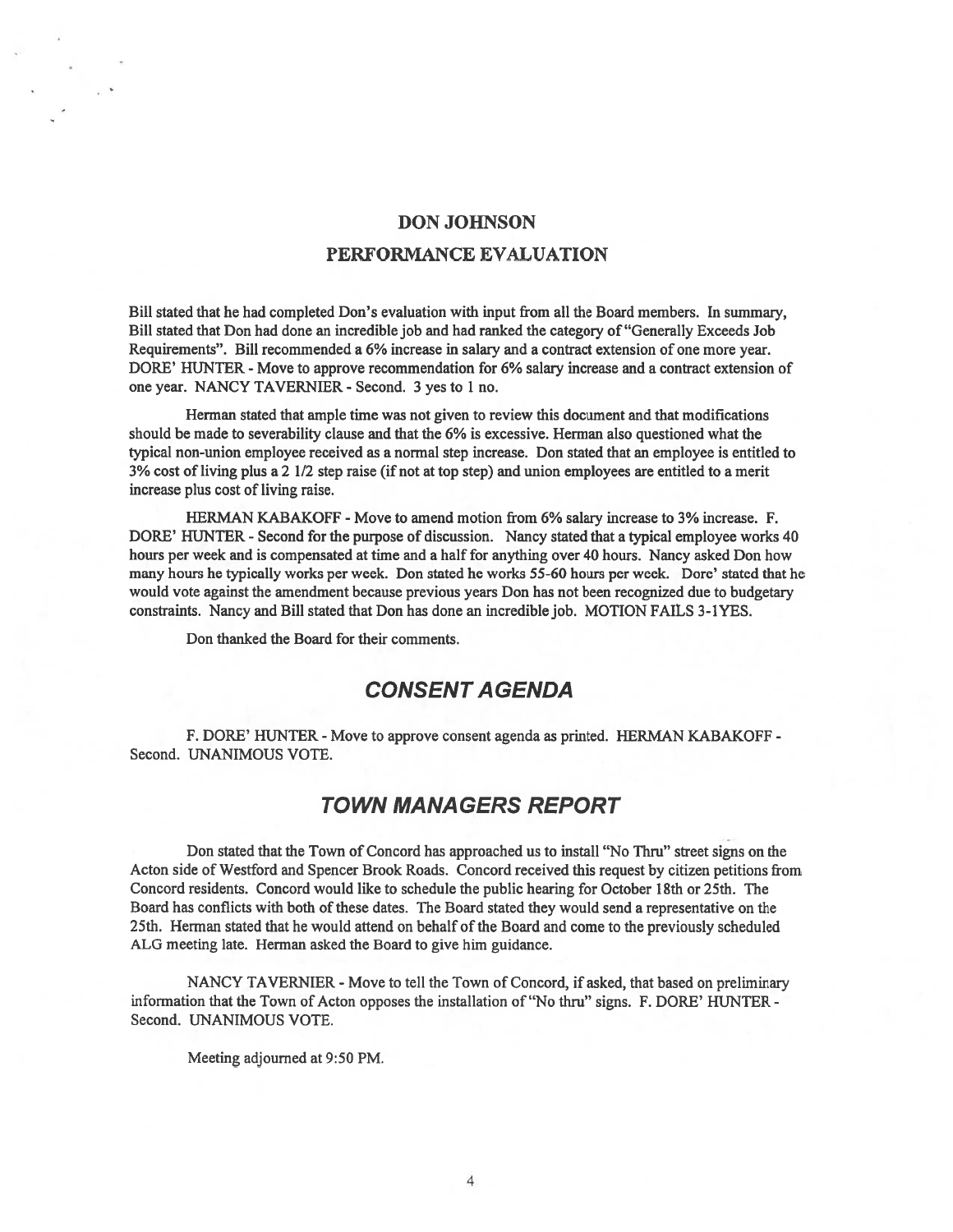[irl] Zierk/ 7<br>19  $\overline{\mathcal{U}}$  $\leq$ ズ  $\sqrt{\overline{\mathbf{b}}}$ ate

Shervl Ball 71

Recording Secretary Min10–10.Doc